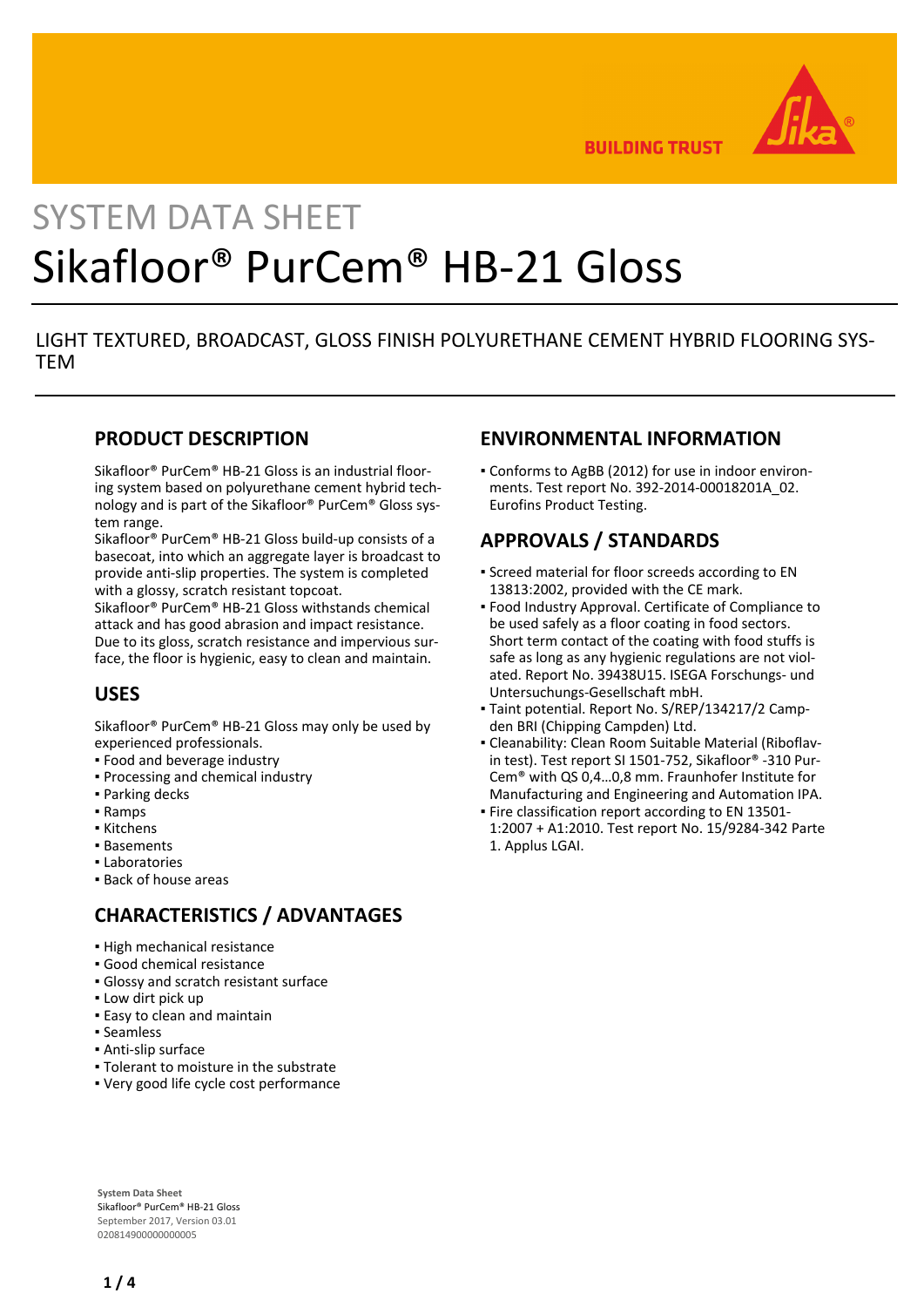**System Structure Sikafloor® PurCem® HB-21 Gloss**



|                                              | Layer                                                                                                                                                                                | Product                                                             |  |  |
|----------------------------------------------|--------------------------------------------------------------------------------------------------------------------------------------------------------------------------------------|---------------------------------------------------------------------|--|--|
|                                              | 1. Scratch coat (optional)                                                                                                                                                           | Sikafloor®-21/-210/-260 PurCem®                                     |  |  |
|                                              | 2. Base coat                                                                                                                                                                         | Sikafloor®-21/-210/-260 PurCem®<br>+ Aggregate broadcast 0.3–0.8 mm |  |  |
|                                              | 3. Top Coat                                                                                                                                                                          | Sikafloor®-310 PurCem®                                              |  |  |
|                                              | As optional primers Sikafloor®-155 W/-156/-161 + quartz sand 0.3–0.8 mm broadcast to excess can be<br>used. Please refer to the individual Product Data Sheet.                       |                                                                     |  |  |
| <b>Chemical base</b>                         | Water-based polyurethane cement hybrid                                                                                                                                               |                                                                     |  |  |
| Appearance                                   | Light textured, gloss finish                                                                                                                                                         |                                                                     |  |  |
| Colour                                       | Beige, Dusty Grey, Grass Green, Maize Yellow, Night Blue, Oxide Red,<br>Pebble Grey, Tele Grey 2                                                                                     |                                                                     |  |  |
| <b>Nominal Thickness</b>                     | $\approx$ 4-6 mm                                                                                                                                                                     |                                                                     |  |  |
| Volatile organic compound (VOC) con-<br>tent | Very low content of Volatile Organic Compounds. It fulfils the stringent de-<br>mands for indoor air quality and low VOC emitting products AFFSET, M1<br>Gold, AgBB, EMICODE and A+. |                                                                     |  |  |

#### **TECHNICAL INFORMATION**

| <b>Water Absorption</b>          | 0 %                                            |                                                                                                                                    |                                 |
|----------------------------------|------------------------------------------------|------------------------------------------------------------------------------------------------------------------------------------|---------------------------------|
| <b>Shore D Hardness</b>          | $~\sim$ 80                                     |                                                                                                                                    |                                 |
| <b>Abrasion Resistance</b>       |                                                | <2000 mg (CS 22/1000/1000) (7 days / +23 °C)                                                                                       |                                 |
| <b>Compressive Strength</b>      |                                                | >50 N/mm <sup>2</sup> after 28 days at +23°C / 50% r.h.                                                                            |                                 |
| <b>Tensile Strength</b>          |                                                | (BS EN 13892-2)<br>>15 N/mm <sup>2</sup> after 28 days at +23 °C / 50% r.h.                                                        |                                 |
| <b>Tensile Adhesion Strength</b> | $> 2.0$ N/mm <sup>2</sup>                      |                                                                                                                                    |                                 |
| <b>Reaction to Fire</b>          | $BfI-S1$                                       |                                                                                                                                    | (EN 13501-1)                    |
| <b>Chemical Resistance</b>       |                                                | Please refer to Sikafloor® PurCem® Gloss chemical resistance guide. Con-<br>tact Sika technical service for specific informantion. |                                 |
| <b>Thermal Resistance</b>        | 4 mm                                           | 6 mm                                                                                                                               |                                 |
|                                  | $-10 °C$ to $+60 °C$                           | -20 °C to +70 °C                                                                                                                   |                                 |
| <b>Capillary Absorption</b>      | $< 0.01$ kg/(m <sup>2</sup> h <sup>0.5</sup> ) | (EN 1062-3)                                                                                                                        |                                 |
| Skid / Slip Resistance           | R10/V4<br>77/Wet (Pendulum Test)               |                                                                                                                                    | (DIN 51130)<br>(DIN EN 13036-4) |





**BUILDING TRUST**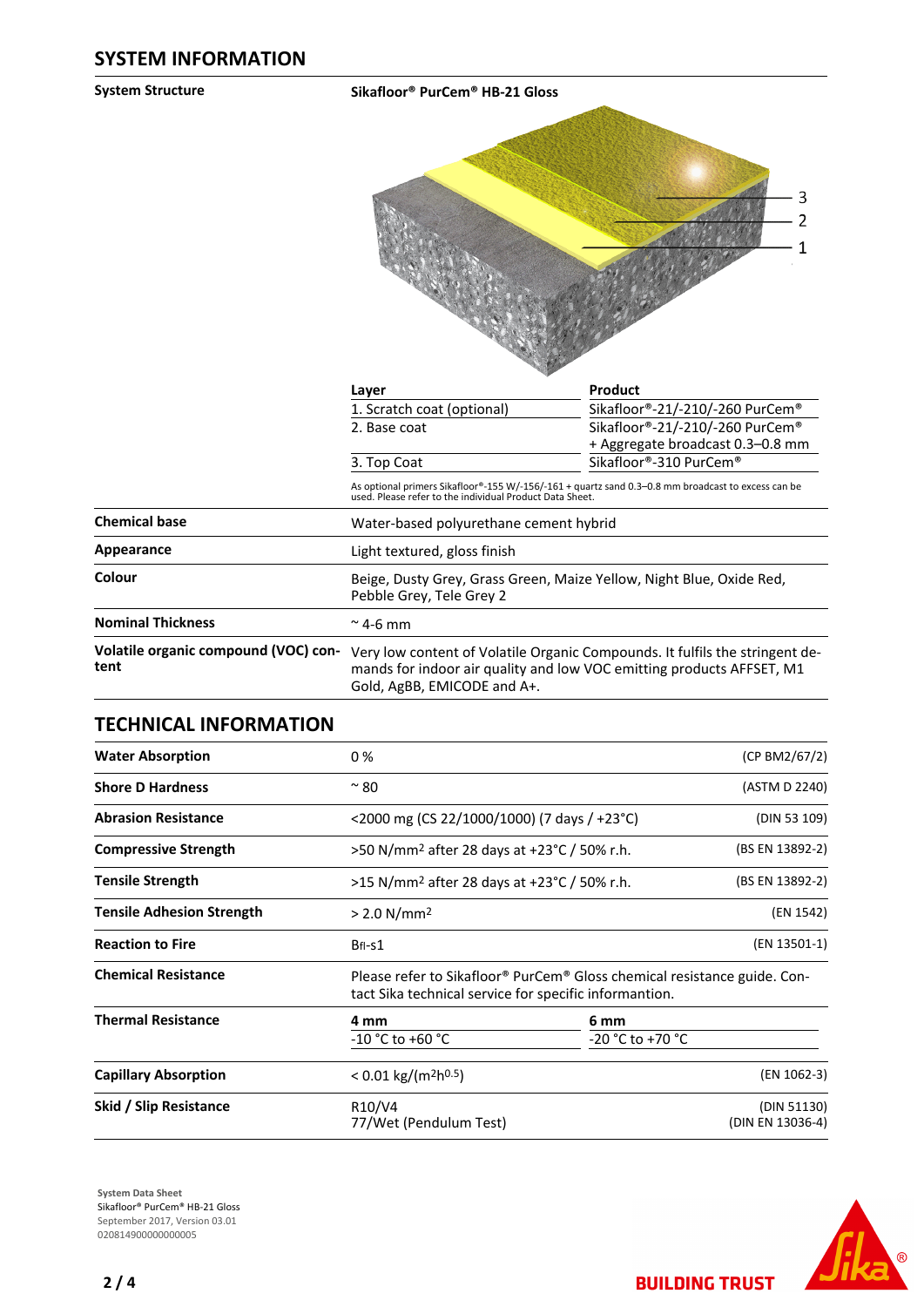# **APPLICATION INFORMATION**

| Consumption                          | Layer                                                                                                                                                                                                                                                                                | Product                                                                                                                                 |                                                             | Consumption                         |  |
|--------------------------------------|--------------------------------------------------------------------------------------------------------------------------------------------------------------------------------------------------------------------------------------------------------------------------------------|-----------------------------------------------------------------------------------------------------------------------------------------|-------------------------------------------------------------|-------------------------------------|--|
|                                      | 1. Scratch coat (option-                                                                                                                                                                                                                                                             | Sikafloor®-21/-210/-                                                                                                                    |                                                             | $^{\sim}$ 1.0-3.0 kg/m <sup>2</sup> |  |
|                                      | al)                                                                                                                                                                                                                                                                                  | 260 PurCem®                                                                                                                             |                                                             |                                     |  |
|                                      | 2. Base coat                                                                                                                                                                                                                                                                         |                                                                                                                                         | Sikafloor®-21/-210/-<br>$^{\sim}$ 1.9 kg/m <sup>2</sup> /mm |                                     |  |
|                                      |                                                                                                                                                                                                                                                                                      | 260 PurCem®                                                                                                                             |                                                             | $~^{\sim}$ 4–5 kg/m <sup>2</sup>    |  |
|                                      |                                                                                                                                                                                                                                                                                      | + Aggregate broadcast<br>$0.3 - 0.8$ mm                                                                                                 |                                                             |                                     |  |
|                                      | 3. Top coat                                                                                                                                                                                                                                                                          | Sikafloor®-310 Pur-<br>$Cem$ <sup>®</sup>                                                                                               |                                                             | $^{\sim}$ 0.6-0.8 kg/m <sup>2</sup> |  |
|                                      |                                                                                                                                                                                                                                                                                      | Consumptions are theoretical and do not include any wastage or addition-<br>al materials needed due to porosity, substrate profile etc. |                                                             |                                     |  |
| <b>Product Temperature</b>           |                                                                                                                                                                                                                                                                                      | Please refer to the individual Product Data Sheets                                                                                      |                                                             |                                     |  |
| <b>Ambient Air Temperature</b>       |                                                                                                                                                                                                                                                                                      | +10 °C min / +35 °C max                                                                                                                 |                                                             |                                     |  |
| <b>Relative Air Humidity</b>         | 80 % max                                                                                                                                                                                                                                                                             |                                                                                                                                         |                                                             |                                     |  |
| <b>Dew Point</b>                     | Beware of condensation!<br>The substrate and uncured floor must be at least 3 °C above dew point to<br>reduce the risk of condensation or other disturbance of the surface on the<br>floor finish.                                                                                   |                                                                                                                                         |                                                             |                                     |  |
| <b>Substrate Temperature</b>         |                                                                                                                                                                                                                                                                                      | +10 °C min / +35 °C max                                                                                                                 |                                                             |                                     |  |
| <b>Substrate Moisture Content</b>    | Sikafloor <sup>®</sup> PurCem <sup>®</sup> HB-21 Gloss can be installed on substrates with higher<br>moisture content. The substrate needs to be visibly dry and have an ad-<br>equate pull-off strength min 1.5 N/mm <sup>2</sup> . No ponding water. Check for<br>rising moisture. |                                                                                                                                         |                                                             |                                     |  |
| <b>Applied Product Ready for Use</b> | <b>Temperature</b>                                                                                                                                                                                                                                                                   | <b>Foot traffic</b>                                                                                                                     | <b>Light traffic</b>                                        | <b>Full cure</b>                    |  |
|                                      | $+10$ °C                                                                                                                                                                                                                                                                             | $\approx$ 36 hours                                                                                                                      | $~\sim$ 48 hours                                            | $\approx$ 7 days                    |  |
|                                      | $+20 °C$                                                                                                                                                                                                                                                                             | $~\sim$ 18 hours                                                                                                                        | $\approx$ 22 hours                                          | $\sim$ 3 days                       |  |
|                                      | $+30 °C$                                                                                                                                                                                                                                                                             | $\approx$ 12 hours                                                                                                                      | $\approx$ 16 hours                                          | $\approx$ 2 days                    |  |
|                                      |                                                                                                                                                                                                                                                                                      | Note: Times are approximate and will be affected by changing ambient and substrate conditions                                           |                                                             |                                     |  |

#### **PRODUCT INFORMATION**

| Packaging                 | Please refer to the individual Product Data Sheets |
|---------------------------|----------------------------------------------------|
| <b>Shelf Life</b>         | Please refer to the individual Product Data Sheets |
| <b>Storage Conditions</b> | Please refer to the individual Product Data Sheets |

#### **MAINTENANCE**

#### **CLEANING**

Please refer to the Sikafloor® Cleaning Regime.

# **FURTHER DOCUMENTS**

Please refer to:

- Sikafloor® PurCem® Gloss Method Statement
- **.** Sika<sup>®</sup> Information Manual Mixing and Application of Flooring Systems
- **E** Sika<sup>®</sup> Information Manual Surface Evaluation & Preparation
- Sikafloor® PurCem® Product Data Sheets

# **LIMITATIONS**

Freshly applied Sikafloor® PurCem® products, must ▪ be protected from damp, condensation and direct

water contact (rain) for at least 24 hours.

- Always allow a minimum of 48 hours after product application prior to placing into service in proximity with food stuffs.
- Products of the Sikafloor® PurCem® range are subject to discolouration when exposed to UV radiation. Depending on colour there are no measurable losses of any properties when this occurs, and it is a purely aesthetic matter.
- **Products can be used outside provided the change in** appearance is acceptable by the customer. In some slow curing conditions, soiling of the surface may occur when opened to foot traffic, even though mechanical properties have been achieved. It is advised to remove dirt using a dry mop or cloth. Avoid scrubbing with water for the first three days.

#### **VALUE BASE**

All technical data stated in this Product Data Sheet are

**BUILDING TRUST** 



**System Data Sheet** Sikafloor® PurCem® HB-21 Gloss September 2017, Version 03.01 020814900000000005